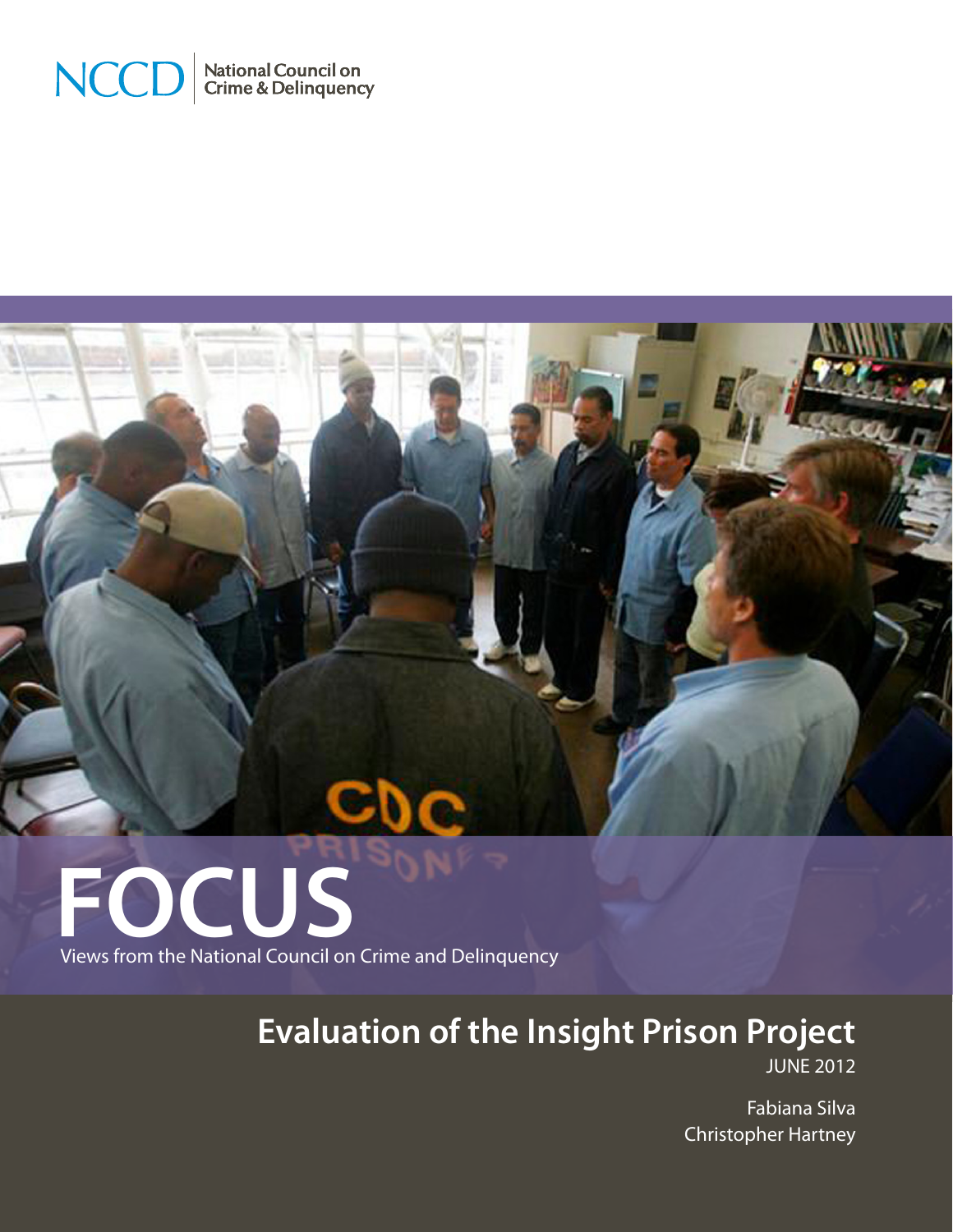

- • The Insight Prison Project (IPP) is a nonprofit community-based organization committed to the design and implementation of rehabilitative programs tested within San Quentin State Prison ... California's oldest and best-known correctional institution.
- • IPP programs are designed for incarcerated populations to develop insight and awareness about their emotions, behaviors, and motivations; practice new skills; and integrate these new skills into all aspects of their lives in order to correct entrenched negative behavioral patterns.
- This study suggests that longer participation in IPP programming is associated with the desired cognitive behavioral outcomes.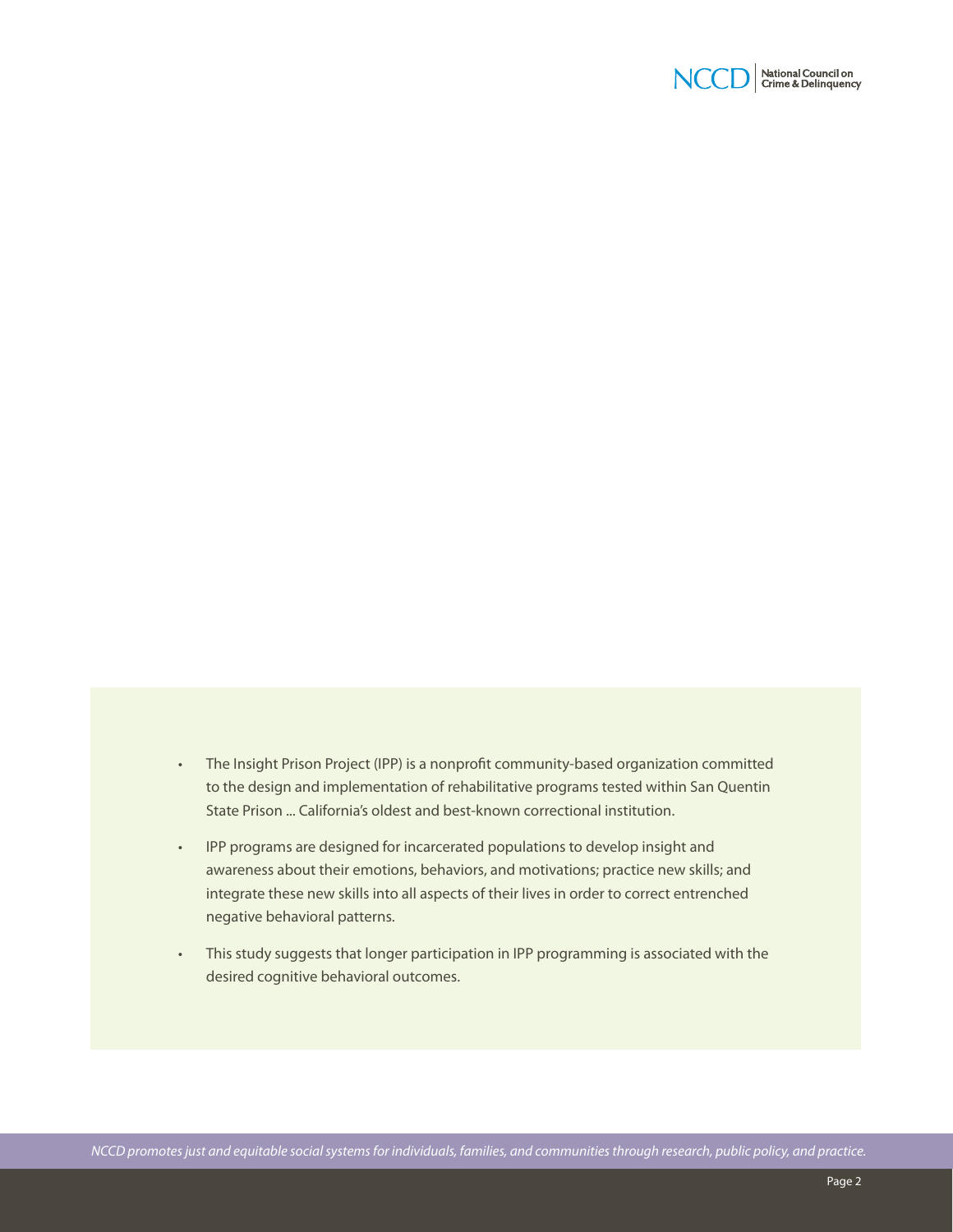

# **Introduction**

Founded in 1997, the California-based Insight Prison Project (IPP) is a nonprofit communitybased organization committed to the design and implementation of rehabilitative programs tested within San Quentin State Prison. San Quentin is California's oldest and best-known correctional institution. The prison today includes life-sentenced and detriment-sentenced adult males. As of December 2011, the population was approximately 4,400 inmates. The state's only execution chamber and death row for all condemned male inmates are located at San Quentin.

IPP programs are designed for incarcerated populations to develop insight and awareness about their emotions, behaviors, and motivations; practice new skills; and integrate these new skills into all aspects of their lives in order to correct entrenched negative behavioral patterns. IPP's programs focus on a socialization process, a process of transformational re-education, that is designed to bring about a shift in ingrained patterns of harmful and destructive behavior; enable men to make life-enhancing choices; and then integrate them into lasting, positive behavior.

In order to gather information on the impact of IPP's programs, the National Council on Crime and Delinquency (NCCD) performed a pilot exploration of five of the 19 classes offered by IPP at San Quentin. These classes, which at the time of NCCD's study made up the "core" of IPP programming, are the Victim Offender Education Group, Yoga, Violence Prevention, Emotional Literacy (focusing on cognitive behavioral rehabilitation), and Brothers' Keepers, a peer mentoring and crisis intervention training program.<sup>1</sup> NCCD's project had two modes: qualitative, semistructured individual interviews of class participants; and a quantitative survey of participants, which included some demographic information and several scales derived from published psychological measures. NCCD concluded that these course offerings represent promising rehabilitation tools that may lead to a reduction in recidivism. Prisoner interviewees consistently reported a high regard for the course content and course facilitators, and reported receiving a range of benefits from participation. Survey results suggested that participation in IPP may be associated with higher scores on cognitive behavioral measures, although further study is required.

# **The Classes**

IPP classes are offered to prisoners serving the longest sentences (including life sentences), who are housed in the Main Yard, as well as those serving shorter sentences, who are housed in H-Unit. Classes are led by qualified professionals with years of experience. Class teachers and facilitators include licensed therapists, advocates, a certified yoga instructor, and a mediator.

## **Victim Offender Education Group**

The Victim Offender Education Group (VOEG) is a 52-week class that aims to help offenders become accountable for the impact of their crimes on victims, communities, families, and themselves. The stated goal of the class is to "help offenders fully understand and take responsibility for the impact of their actions and to make the necessary changes in their lives in order to live a productive life free from prison."2

Each VOEG class meeting begins with a "check-in" conversation, when each prisoner updates the group on how he is feeling emotionally, physically, and spiritually (including current state-of-mind, current stressors, recent accomplishments, etc.). Participants also share and discuss their homework exercises, which generally cover events and causes preceding the prisoners' offenses and their negative consequences. These activities are designed to help prisoners understand the connections between their criminal behaviors and any unresolved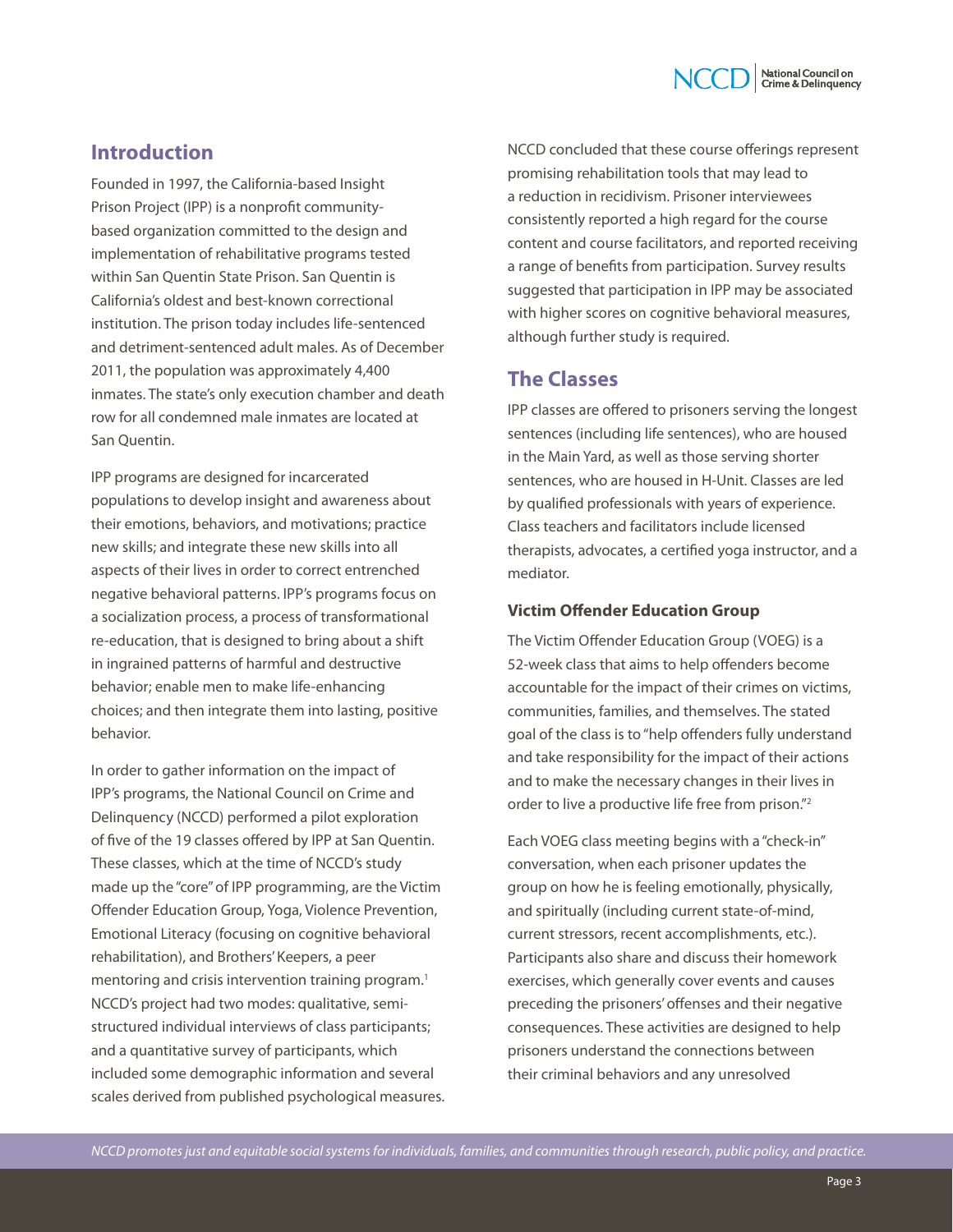

traumatic events in their early lives, investigate and confront negative feelings, and challenge cognitive distortions—exaggerated and/or irrational thoughts that can contribute to criminogenic behavior. The VOEG facilitators help participants process and integrate their feelings and past experiences, often by being directive and by helping to facilitate a process using the memories, sensations, and/or feelings a participant is having.

Other elements of VOEG's curriculum include developing a crime impact statement, participating in a victim impact panel, and strengthening relapse prevention skills. As part of creating a crime impact statement, which is the first assignment in VOEG, prisoners are asked to examine the impact of their crime and use language focusing on accountability. The victim impact panel provides a forum for surrogate victims of violent crimes and prisoners to meet and share their experiences and perspectives. This process is intended to encourage the prisoners to empathize with the victims and become more conscious of the ramifications of their actions. The course ends with a segment on relapse. Relapse prevention consists of working with the prisoner to identify and develop an action plan to manage triggers, risk behaviors, and potentially volatile situations in order to prevent engagement in criminal or destructive behaviors.

Similar justice system programs that have a restorative justice focus in the juvenile justice system, such as Victim Offender Mediation and Victim Offender Reconciliation Program, have been shown to be effective at reducing recidivism rates.<sup>3</sup>

## **Yoga**

The Yoga course, part of IPP's Mind Body Integration program, intends to increase prisoners' self-awareness by fostering positive connections between mind and body. In a series of weekly classes, prisoners



are taught a sequence of yoga poses accompanied by conscious breathing techniques. This technique helps prisoners relax and disengage from stress and negative impulses. Prisoners also practice mindfulness, which promotes increased attentiveness to one's physical and emotional state. The Yoga program is designed to provide prisoners with a physical exercise regimen as well as the skills to recognize and control negative emotions in their daily lives and to respond to situations skillfully.

Research on yoga as a rehabilitative activity is not conclusive, but some studies have found correlations between prisoners' participation in yoga and decreased levels of depression, as well as improved mental well-being.<sup>4</sup> In addition, a number of studies focusing on various non-inmate populations have affirmed yoga's benefits in areas including stress reduction, reduced depression, improved self-esteem, and enhanced conflict resolution abilities<sup>5</sup>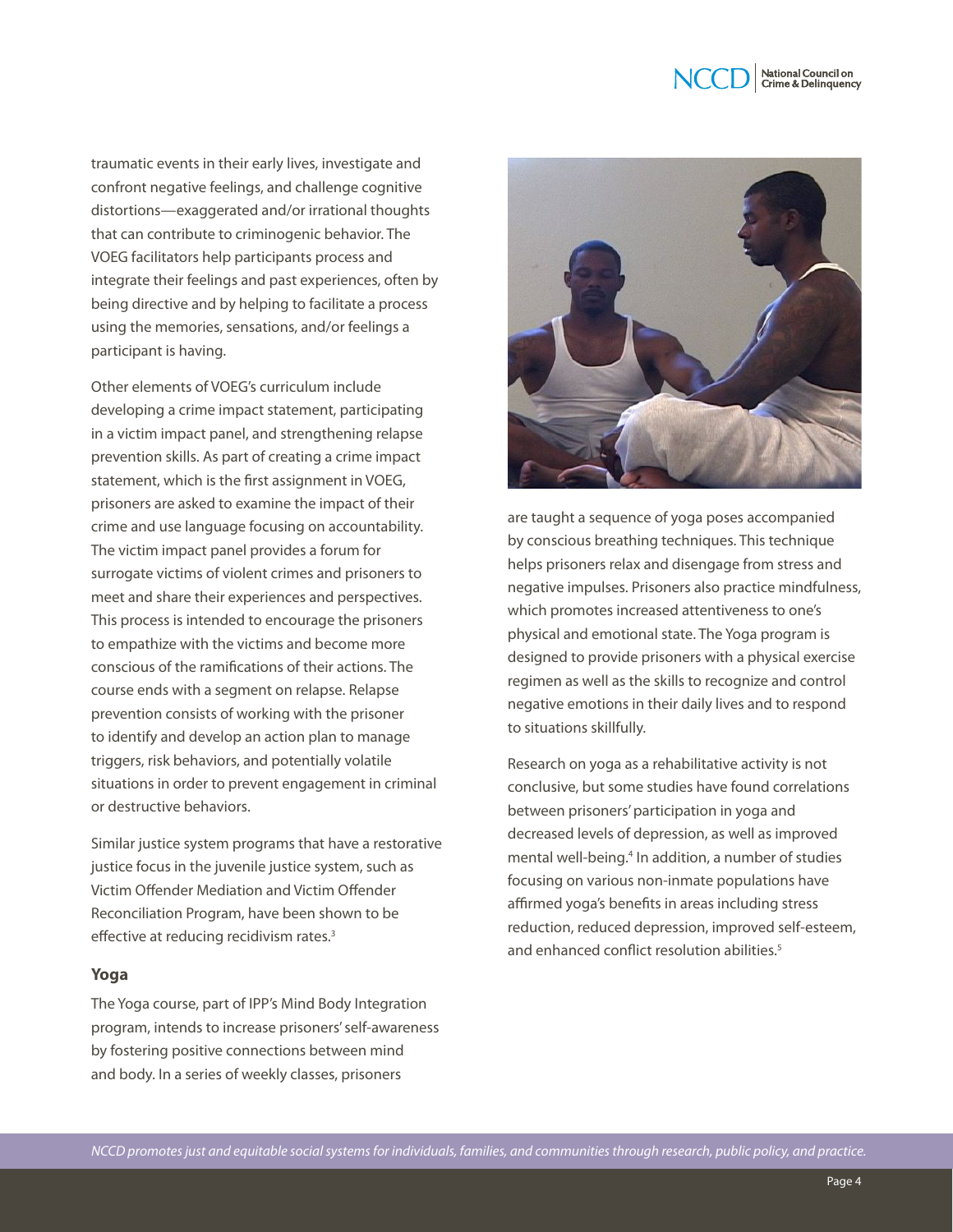## **Violence Prevention**

IPP's Violence Prevention course is a 24-week sequence of cognitive behavioral classes. The purpose of the weekly class is to help class participants understand the origins of their anger and develop skills to effectively manage their anger, rather than acting out in impulsive and destructive ways. It integrates principles of somatic psychology and mindfulness training and also draws on elements of the ManAlive program model as it is implemented at San Francisco County Jail through the Resolve to Stop the Violence Project (RSVP).<sup>6</sup> The program is based on the philosophy that through the process and practice of correcting cognitive distortions, prisoners can move beyond criminogenic thought patterns and unlearn violent tendencies. Like VOEG, Violence Prevention stresses recognizing and properly communicating negative emotions, while avoiding the converse; that is, ignoring or denying negative emotions and acting out on negative impulses.

A major element of the Violence Prevention class is its peer education approach, in which inmates who are state domestic violence/batterers intervention facilitators, and have previously taken the course, co-facilitate classes and mentor newer students. Each session of the course integrates three principles:

- Instruction functions as a means to teach the information that is crucial to the theoretical framework of the program.
- Process refers to the various exercises employed to work with a deep layer of emotional material that must be acknowledged, expressed, and integrated in order for insight and understanding to occur.
- • Practice anchors the acquired insights into a durable behavior by spending time learning how to embody what has been learned.

Class discussions focus on educating prisoners about the manifestations of violence and its causes and consequences, covering topics such as the definition of violence, personal violence histories, and how cultural and gender conditioning can justify the use of violence.

National Council on<br>Crime & Delinguency

A study of the RSVP program found in-house violent incident rates for RSVP participants were reduced by 100% and recidivism rates for violent offenders were reduced by up to 82.6% in comparison to the control groups.7

#### **Emotional Literacy**

Emotional Literacy is a cognitive behavioral rehabilitation program. It provides a context for indepth group processing that focuses on addressing negative conditioning and creating positive and durable behavioral changes. In-depth group processing refers to the student learning to shift from affective behavior that is dissociative and avoidant to pro-social conduct. It implies mastering the ability to relate a sensory component that is integral to every affective experience.

Emotional Literacy is an ongoing program that meets weekly. It is intended to help prisoners move beyond seeing their incarceration as a meaningless and frustrating time, and to help them develop the motivation to transform their lives. The program starts with building a supportive and safe community that engenders group bonding, reciprocal learning, and confidentiality. Based on a foundation of refuting cognitive distortions and developing emotional intelligence, the course aims to help prisoners learn to understand conditioned negative thinking patterns, adopt positive habits, and process negative emotional issues and personal histories. Group processing helps prisoners embody these skills and achieve lasting life changes.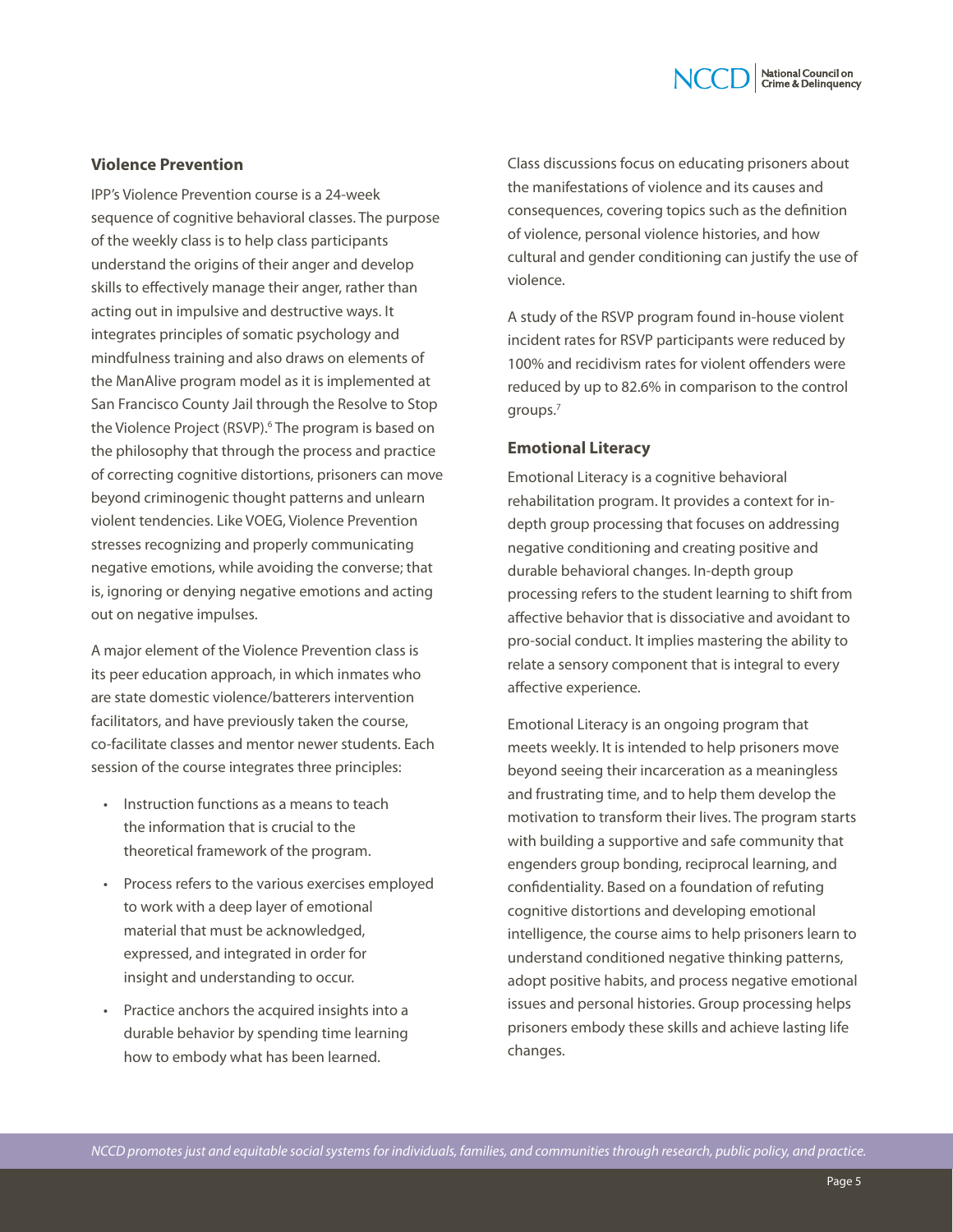

Each class session generally begins with a check-in, followed by a mix of informal discussions and formal lesson plans regarding various life skills. Themes covered include the function of shame and denial in destructive tendencies, understanding the dynamics of medicating feelings through substance abuse, and developing self-validation.

Similar programs in other institutions have reported positive results.<sup>8</sup> Many health professionals who have conducted similar groups in correctional settings also agree about the benefits of group work.<sup>9</sup>

#### **Brothers' Keepers**

Founded in response to the 2005 suicide of a San Quentin prisoner, Brothers' Keepers is a 90-week course that trains a select group of prisoners, referred to as "peers," in crisis resolution, mentoring, and suicide prevention techniques. Once trained, Brothers' Keepers participants are required to make their services available to all San Quentin inmates. Unlike IPP's other programs at San Quentin, Brothers' Keepers participants are selected through an application and

*"Research shows that peer programs benefit the peer participants, general prisoner population, and home communities…"*

interview process in order to ensure that each member is capable and sincere in his commitment to the program as well as to the prisoner community. After completing 180 hours of crisis intervention training, the peers meet every other week to discuss individual cases and continue learning new techniques.

Having a team of well-trained and supervised peer responders is necessary for the prison's general wellbeing because prisoners are generally reluctant to confide in prison staff. Peers can identify needs and refer prisoners to appropriate treatment before a problematic behavior evolves into a crisis situation. However, peers do not substitute for prison health professionals. While the training is intended to primarily benefit general prisoners, helping fellow prisoners has improved the psychological and emotional well-being of Brothers' Keepers peer participants also.

There is some evidence that peer programs are effective. They serve as supplementary resources to professionals and the long-term benefits outweigh the start-up costs of training.<sup>10</sup> Research shows that peer programs benefit the peer participants, general prisoner population, and home communities in terms of providing opportunities for self-advocacy, personal development, and career training.<sup>11</sup>

# **Qualitative Interview Findings: Prisoners' Assessment of the Benefits of IPP Participation**

Individual interviews were conducted with 31 prisoners: 20 from the Main Yard (where prisoners serving long sentences including life sentences are housed) and 11 from H-Unit (where prisoners serving shorter sentences are housed). In terms of race/ ethnicity, 55% of the interviewees were White and 16% were African American. Interviewees' ages ranged from early 20s to late 50s. Crimes committed varied from drug to violent offenses. Sixteen (52%) were serving life sentences. Twenty-one interviewees (68%) had participated in multiple IPP classes. Prisoners were administered a semi-structured interview about their perspectives on the benefits of the classes as well as areas for improvement.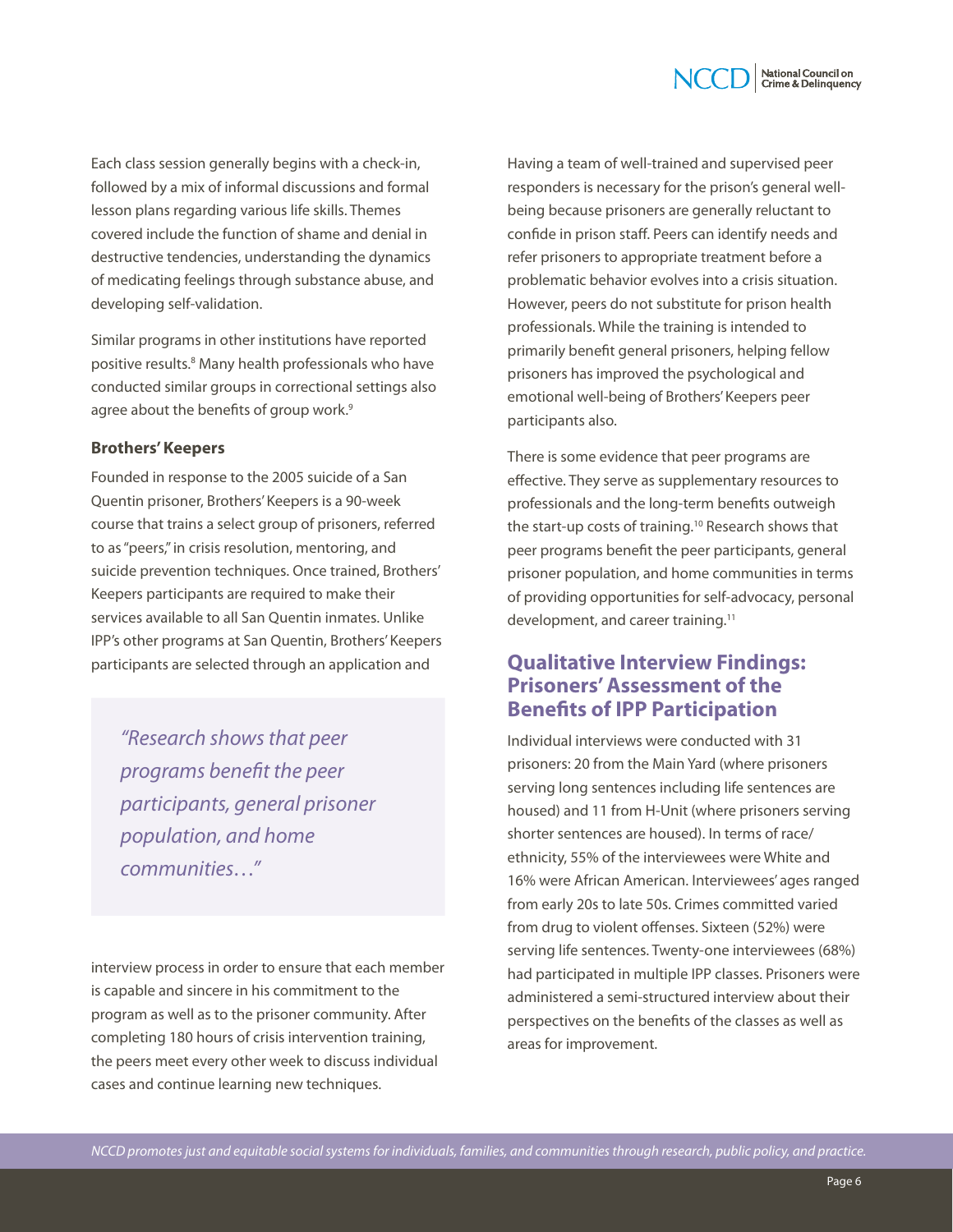

Overall, the interview findings constitute a strong endorsement of IPP programming and of the potential of cognitive behavioral-based programming in corrections settings. Participants responded positively about the IPP facilitators and programs, especially in regards to their progress in emotional control, interpersonal relationships, and decision making.

## **Victim Offender Education Group (VOEG) Interview Findings**

Five participants were interviewed about the VOEG program. Four of the five men reported feeling encouraged by their progress in controlling anger and expressing emotions, as well as being less aggressive when interacting with others. Three reported that the class had helped them consider their actions more rationally. Based on interview responses, VOEG shows promising results in improving participants' emotional control and interpersonal skills. All men also expressed desires to offer restitution, indicating that the victim panel had helped increase their sense of accountability of their actions. They also commented that the facilitator-prisoner relationship was trusting and respectful, and they felt more open about sharing their personal stories.



#### **Yoga Interview Findings**

The five men interviewed about the Yoga course had exceedingly positive responses about the classes. All interviewees noted that they had experienced a reduction in their stress and anxiety; three attributed their calmer temperament to the breathing exercises that they have incorporated into their daily lives. Four reported better emotional control and anger management, as well as more rational decision making. All interviewees felt comfortable in class with the facilitator, whom they described as patient, helpful, and trustworthy. A majority also noted physical benefits of yoga, e.g., reduced back pain. These interviews reveal that the Yoga program has been successful in helping participants reduce stress, increase impulse control, and improve their physical health. Some men intended to continue practicing yoga upon release, which shows their commitment to make long-term physical and mental improvements. The participants suggested increasing the number of classes offered.

## **Violence Prevention Interview Findings**

The nine prisoners interviewed about the Violence Prevention course all described their experiences as extremely positive. All interviewees noted improved understanding of their own anger and violence and fewer negative impulses. Three believed the breathing exercises helped with controlling anger. A majority noted that the class had helped them better relate and bond with others, and make more thoughtful decisions. All of them highly praised the facilitator. These interviews suggest that the Violence Prevention course is successful in helping participants control anger, foster emotional healing, and make rational decisions. A few interviewees suggested moving more slowly into discussing participants' emotional histories and having class more often.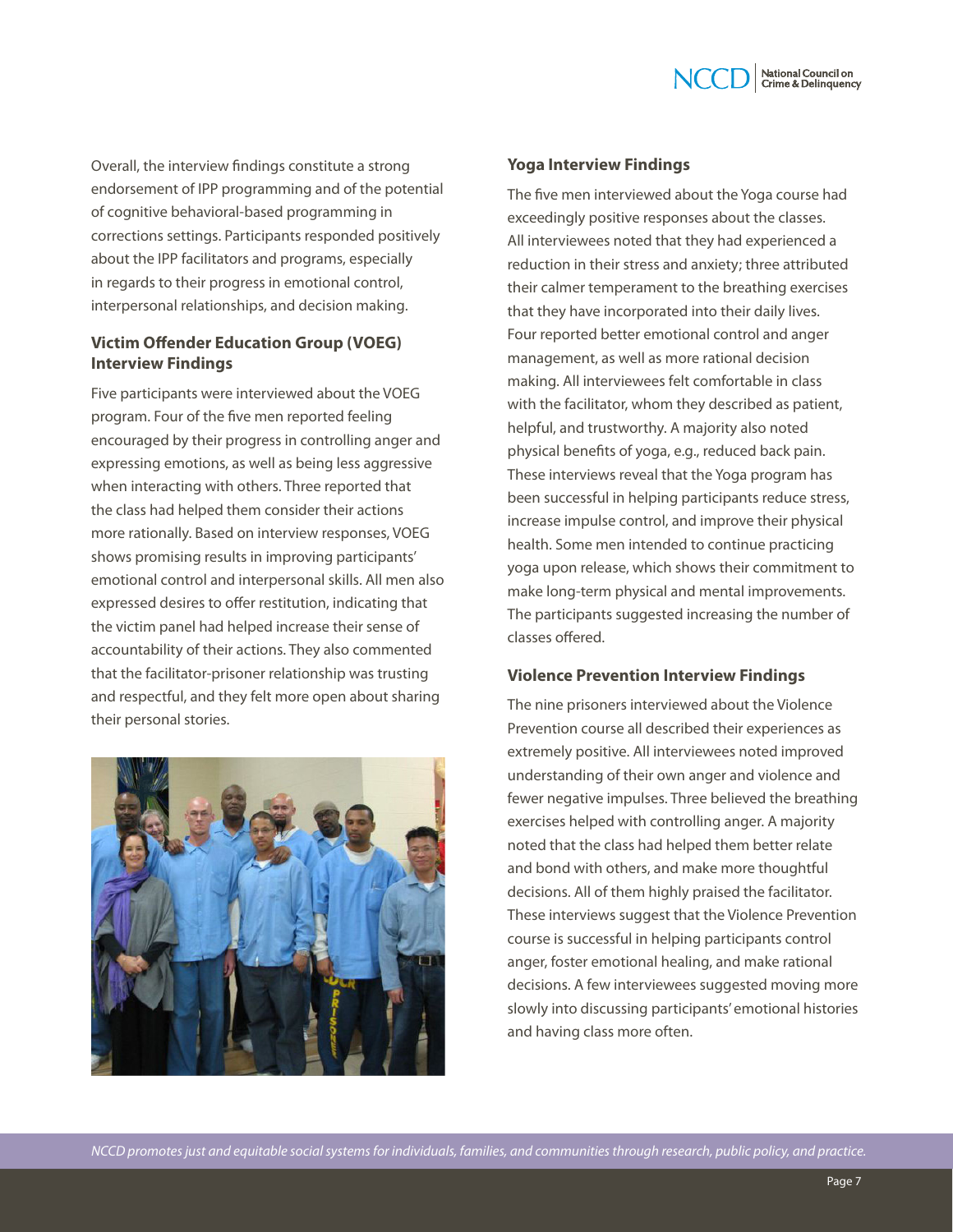

## **Emotional Literacy Interview Findings**

All of the seven men interviewed reported benefitting from their participation in Emotional Literacy. The majority spoke very positively about the program. A few respondents recommended more structured classes as well as the flexibility to set goals that better suit each member's needs. However, even those who suggested changes felt they benefited from the program as a whole. Six of seven participants said that it had improved their decision-making processes and interpersonal relationships. Other benefits cited include increased self-esteem, greater honesty in and outside of class, and improved well-being. All interviewees felt comfortable sharing deep emotional and personal issues in class. With several specifically noting that confidentiality was crucial in fostering trust and honesty among participants, the interviewees largely attributed the program's success to the respectful and supportive environment fostered by the program and the class facilitators. Regard for the facilitators was also high. Most suggested increasing the number of classes so that more prisoners could participate. In short, participant responses suggested that Emotional Literacy is successful in creating positive behavioral changes in its participants.

## **Brothers' Keepers Interview Findings**

Five men were interviewed about Brothers' Keepers. Each was a peer participant in the program. All five reported that the general prisoner population frequently sought their help and were comfortable with their service. Common issues that peers had encountered include racially based issues, cellmate conflict, and difficulties for transgender prisoners. All of the interviewees said that the program's training prepared them well and made them feel confident dealing with any crisis. Interviewees also stated they have discovered a sense of purpose and responsibility through participation. They felt more motivated to make responsible choices for themselves. All men

noted the strong bond they have built with their classmates and facilitators. These interviews reveal that Brothers' Keepers has been successful in creating a team of well-trained peer responders to help prison staff identify and assist prisoners in need.

# **Quantitative Study Design**

To evaluate the impact of class participation on participants' emotional well-being, the original study design included an intervention vs. comparison group design, which would have compared IPP participants to other, non-IPP prisoners (the "comparison group") who were similar with regard to demographics, behavior, and system involvement, but who did not participate in IPP. These two samples of prisoners would be assessed on a range of personal characteristics and psychological scales at least two times (for the IPP participants, prior to and after class participation). This method would allow for a comparison of the change in IPP participants' responses to the change in non-IPP participants' responses and thereby facilitate a methodologically sound assessment of the impact of the courses on IPP participants.

After a 12-month-plus period in which several revisions of the proposed research plan were submitted to the California Department of Corrections and Rehabilitation (CDCR), the CDCR approved a scaled-down study involving no comparison group, no pre-post testing, and very limited personal or offense history data collection, including no individually identifying variables. Also, the final sample size was small ( $n = 45$ ), making it difficult to discern statistical differences between scores. Because of these research limitations, the quantitative research conducted and reported here was limited to the exploratory study described in detail below. Additional research is required to provide definitive evidence of the positive impacts of IPP on its participants.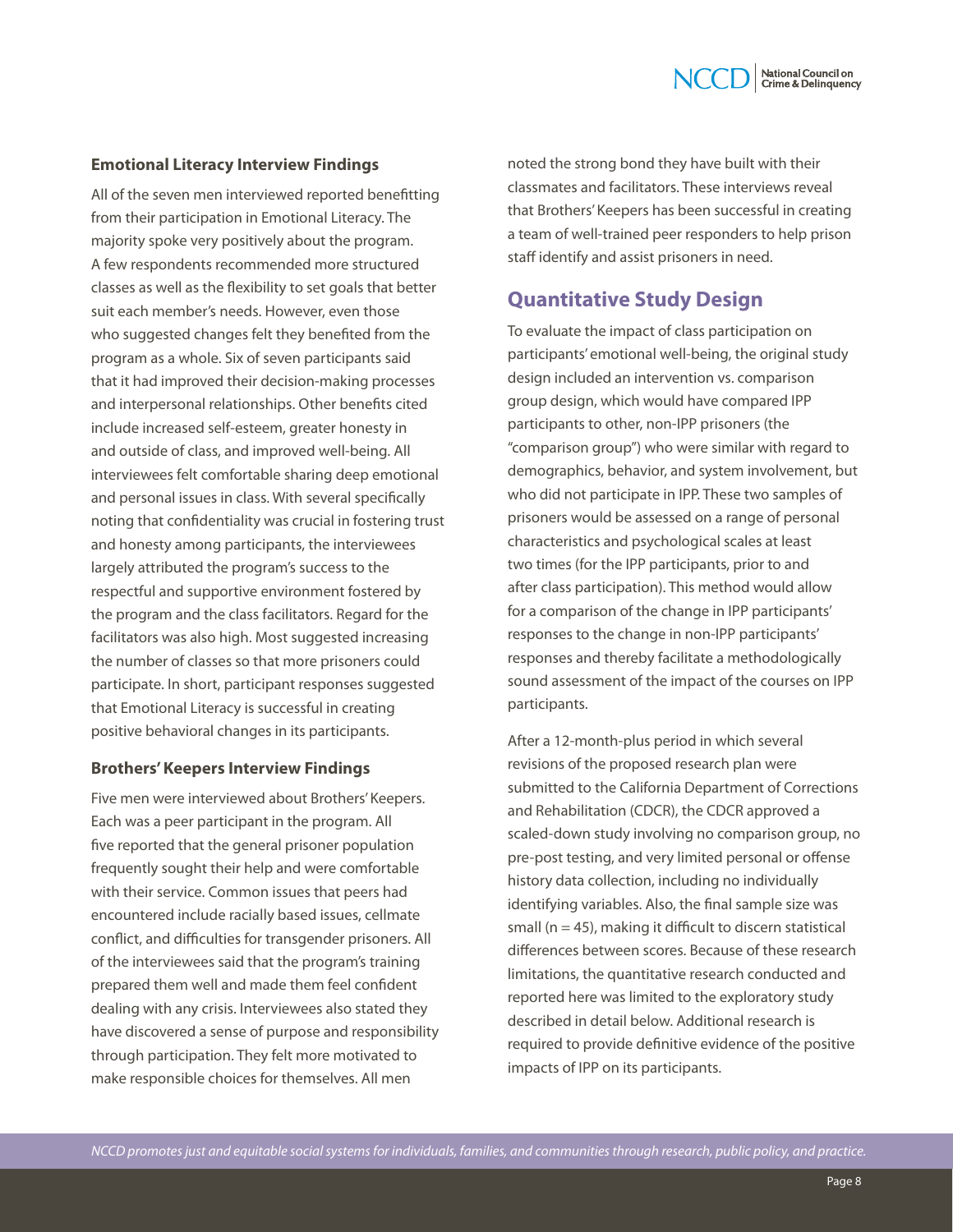# **Quantitative Survey: Is Emotional Well-being Associated With Participation in IPP?**

The impact of IPP on its participants was measured relative to dosage; that is, the total number of months enrolled in IPP courses.12 The sample was divided into two groups: those with higher dosage (six months or more total IPP experience) compared to those with lower dosage (less than six months total IPP experience). Program evaluation literature and IPP staff indicated that six months would be the minimum amount of time needed to bring about a measurable cognitive behavioral change in participants. NCCD hypothesized that higher dosage (more time in IPP courses) would be associated with healthier functioning.

**Main Yard vs. H-Unit.** For two reasons, dosage analysis focused on Main Yard rather than H-Unit participants. From the standpoint of rigorous methodology, Main Yard participants provided a stronger sample for analysis; there was more consistency regarding their age, sentence length, time served, and time in IPP. Main Yard participants were older, had longer sentences, have served more time, have had more IPP experience, and were more consistent in their attitudes toward IPP. Secondly, interviews with experienced stakeholders observed that Main Yard prisoners tend to be more mature, and more likely to quickly build trust and camaraderie in class. These are significant distinctions since trust of both the IPP staff and fellow prisoners is crucial for IPP class success. While the six-month dosage cutoff was likely to identify two distinct groups of Main Yard prisoners, it was unlikely that the same cut-off was likely to distinguish H-Unit prisoners. Personal characteristics and histories were expected to play a larger role in how well these prisoners took to IPP courses and how soon positive impacts might be observed. It was not expected that the final interview

approved by CDCR would allow for the level of analysis necessary to produce measurable differences by dosage among H-Unit participants.

A 130-item survey was created to explore statistical associations between IPP participation and the desired cognitive outcomes. The survey consisted of questions about demographics and IPP participation, followed by adapted versions of six psychological scales. Participants were asked to rate themselves in the areas of emotional well-being, aggression, and decisionmaking processes, and to provide their perspectives on the dynamics of classes.

**Scales.** Six scales were adapted to create the survey:

The Rosenberg Self-Esteem Scale<sup>13</sup> measured participants' self-esteem, which IPP considers a crucial element of cognitive behavioral rehabilitation. Scores could range from 0 (lowest degree of self-esteem) to 4 (highest).

The Buss Perry Aggression Questionnaire<sup>14</sup> measured participants' levels of anger and aggression. Scores could range from 0 (highest degree of aggression) to 4 (lowest).

Social Problem-Solving Inventory<sup>15</sup> assessed how participants define, evaluate, and respond to perceived problems. Scores could range from 0 (most negative answer) to 20 (most positive) on the overall scale, and from 0 to 4 on the five subscales.

Multi-dimensional Scale of Perceived Social Support<sup>16</sup> measured the level of emotional support participants felt they received from various sources. Scores could range from 0 (most negative answer) to 4 (most positive).

The Beck Hopelessness Scale<sup>17</sup> measured participants' attitudes about the future. Scores could range from 0 (highest degree of hope) to 4 (lowest).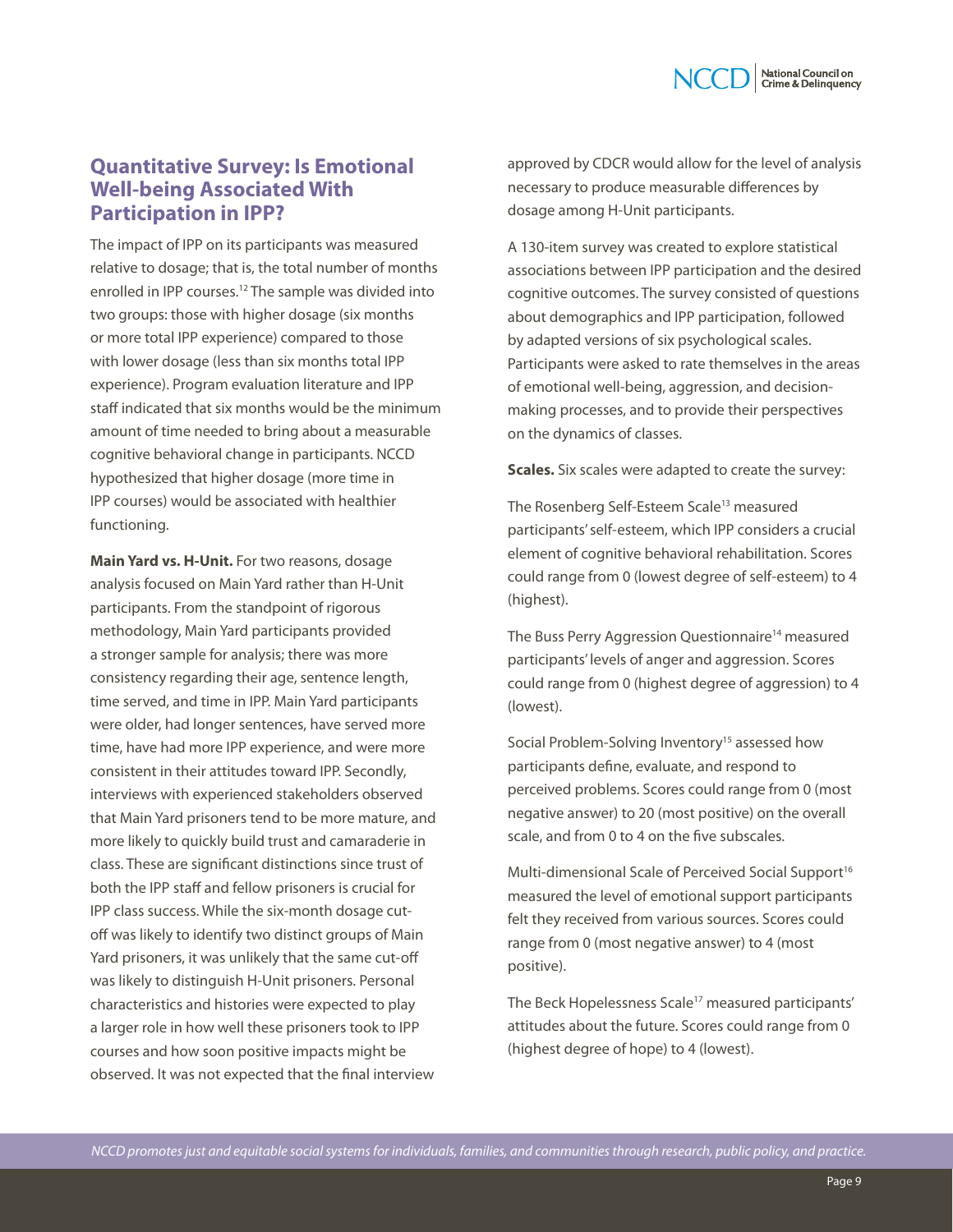

The Group Environment Scale (the "Real" formulation; GES-R) measured participant perspectives on group cohesion, leadership, support, and expressiveness of each class. Scores could range from 0 (least positive) to 1 (most positive). The GES was included to assess IPP participants' attitudes toward the classes themselves, rather than the impact of the classes on their behavior.

# **Main Yard Survey Findings: Consistent Higher Emotional Well-being for Higher Dosage Participants**

Of the 62 Main Yard participants surveyed, 45 had complete data with regard to dosage and scales. Of these 45, 33 belonged to the higher dosage group (six months or more in IPP) and 12 belonged to the lower dosage group (less than six months in IPP). The higher dosage group was 36% White and 33% African American; the lower dosage group was 58% White and 25% African American. The higher dosage and lower dosage subgroups had approximately the same average age (45.5 vs. 45.9 years), had all received life sentences with a similar parole minimum of years (17.5 vs. 19.1 years), and had served similar amounts of time (21.1 vs. 20.6 years). More of the higher dosage group had been denied parole at least once (61% vs. 42%).

#### **Main Yard Scale Scores by Dosage**  (Length of Time in IPP Courses)

|                          | Six Mo. or Longer | <b>Less Than Six Mo.</b> |
|--------------------------|-------------------|--------------------------|
| Self-esteem              | 3.28              | 2.92                     |
| <b>Aggression</b>        | 3.08              | 2.87                     |
| <b>Problem Solving</b>   | 15.02             | 14.22                    |
| <b>Social Support</b>    | 3.74              | 3.44                     |
| <b>Hopelessness</b>      | 3.39              | 3.17                     |
| <b>Group Environment</b> | 0.87              | 0.84                     |

As the above table shows, the analysis found that for Main Yard participants the higher dosage group consistently reported higher emotional well-being than the lower dosage group.<sup>18</sup> Those with higher

dosage outscored those with lower dosage on every scale and subscale, although not at statistically significant levels. Their scores suggest that they had higher self-esteem, and were more hopeful regarding the future. They were more likely to conduct positive, non-aggressive interpersonal relationships. They approached problems in more rational and effective ways, and were less likely to make impulsive and hasty decisions. The consistent trend in these findings indicates that research with more methodological rigor would likely find a higher level of participation in IPP courses to be associated with healthier cognitive behavioral functioning.

The Main Yard higher dosage group also indicated slightly more positive attitudes toward IPP courses than the lower dosage group on the group environment scale (0.87 vs. 0.84). It might be expected that those who think more highly of a class benefit more from it, although in this case the difference in GES-R by dosage is very small, with even new IPP participants assessing the courses positively.

# **Conclusions**

Together, the qualitative and quantitative results indicate that IPP's programs offer a number of promising strategies to improve well-being and reduce violence. Quantitative analysis showed that the Main Yard participants who had more IPP experience achieved slightly more positive results in every aspect of measurements than those with less IPP experience. Even in the absence of statistical significance, the survey findings were very consistent and corresponded with the participants' interview responses considerably. This study suggests that longer participation in IPP programming is associated with the desired cognitive behavioral outcomes. Also, further research with wider sampling and stronger research design is merited to provide definitive evidence of the positive impact of IPP on its participants.